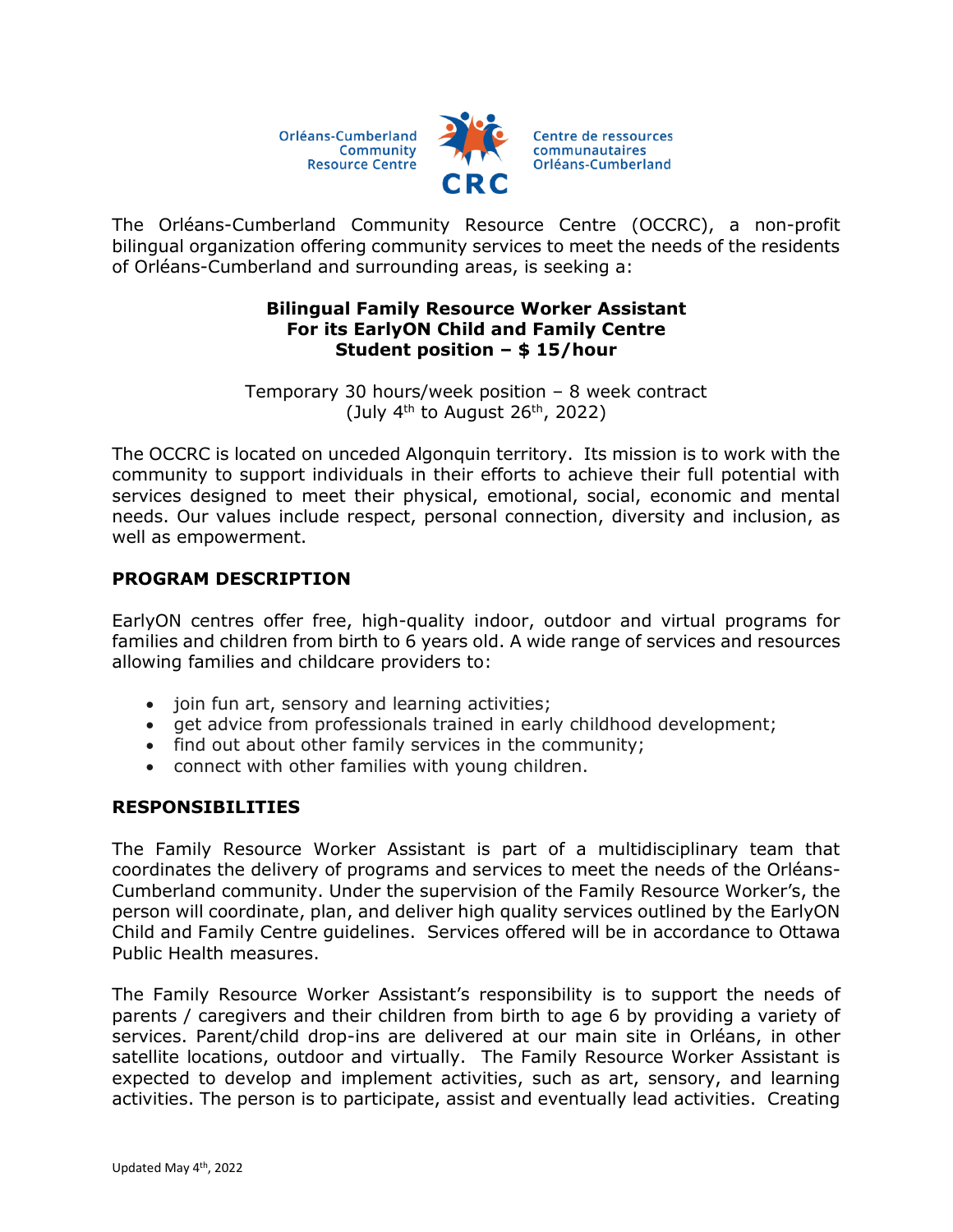Facebook content for the EarlyON Facebook page is encouraged. The Assistant is also expected to complete administrative and programming duties such as prepping, cleaning and disinfecting. When possible, the person participates in EarlyON and CRC meetings as well as outreach activities.

# **QUALIFICATIONS**

- Must be between 15 and 30 years old;
- Must be Canadian citizen, permanent resident, or person to whom refugee protection has been conferred under the Immigration and Refugee Protection Act; and is legally entitled to work according to the relevant provincial / territorial legislation and regulations. International students are not eligible. Recent immigrants are eligible if they are Canadian Citizens or permanent residents;
- Experience working with young children (birth to 6), parents and caregivers;
- Knowledge of early childhood development and parenting;
- Good communication and interpersonal skills;
- Good knowledge of community resources;
- **Ethno cultural diversity experience is an asset;**
- Egalitarian philosophy and non-judgmental attitude (e.g. gender, culture, race, sexual orientation, religion and other);
- Ability to work effectively in a team;
- Knowledge of computer systems including Microsoft Office;
- Access to a vehicle is considered an asset;
- **Oral and written fluency in English and French essential;**
- Additional language skills are considered an asset.

If you are interested in this position, please submit your application in writing, including your resume, **before 8 a.m. on Monday June 6th, 2022**:

**By mail:** Selection Committee – Family Resource Worker Assistant Orléans-Cumberland Community Resource Centre 105-240 Centrum Boulevard Orléans, Ontario K1E 3J4 Attention: Rita Tapia

**By fax:** (613) 830-4196

## **By e-mail:** <u>[rtapia@crcoc.ca](mailto:rtapia@crcoc.ca)</u> (preferred method)

The OCCRC is committed to including equity and diversity in its practice by being responsive to individuals' needs, and deliver equitable outcomes for all, regardless of their aboriginal status, race, colour, culture, ethnicity, language/linguistic origins, ability, socio-economic class, age, ancestry, nationality, religion or faith, sex, gender (identity & expression), sexuality, sexual orientation, mental or physical condition, family status, residency/migration status in Canada and all other forms of oppression that a person may experience.